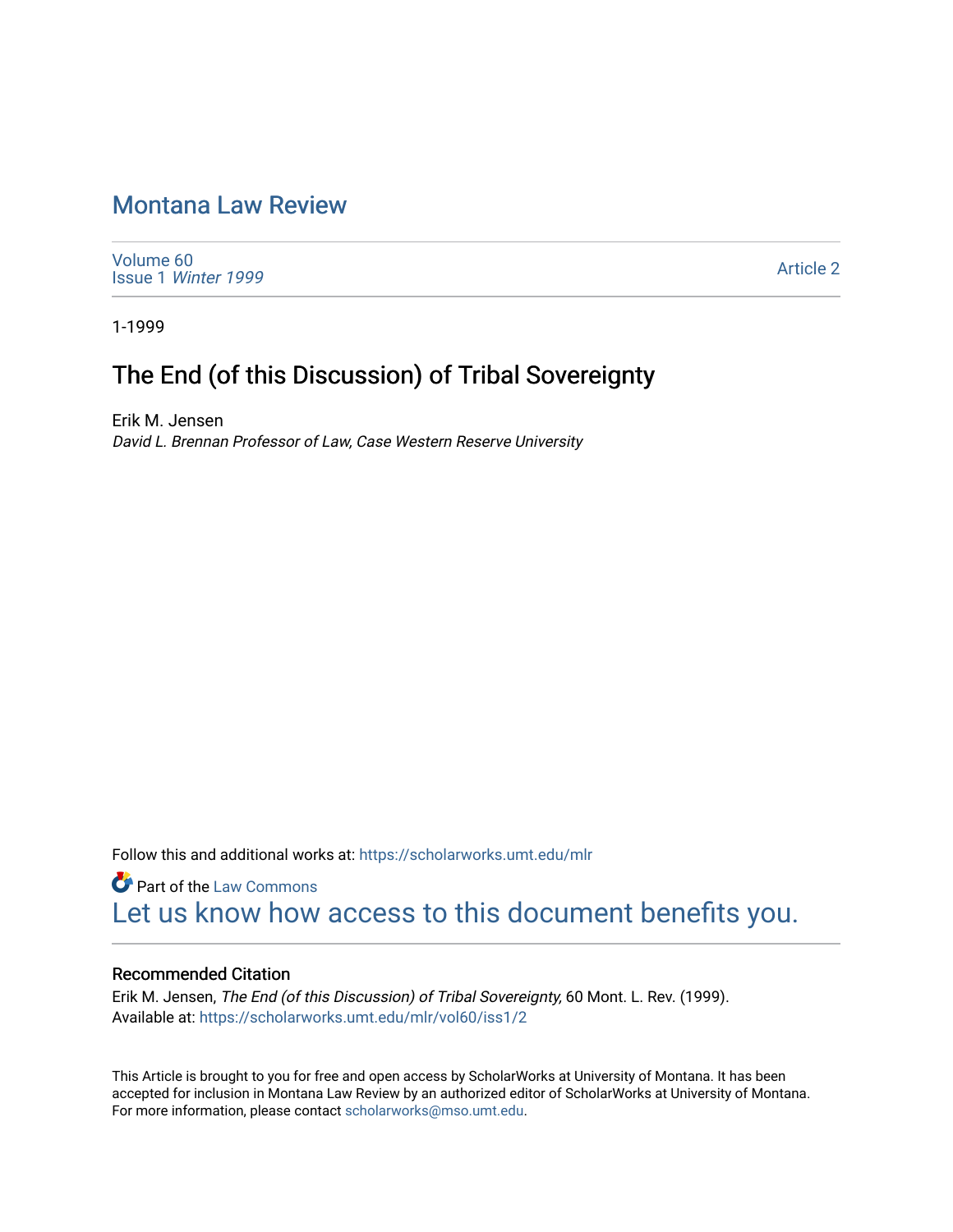### **THE END (OF THIS DISCUSSION) OF TRIBAL SOVEREIGNTY**

### **Erik M. Jensen**

This has been an interesting exchange, and I have learned a lot from it.

Lest there be any confusion, let me come out strongly in favor of logic. I like logic, some of my best friends are logical, and logic is very, very important to thinking in general and to the law in particular.

That said, we should recognize logic's limits in understanding the law. In particular, we should not expect any complex body of law to form a totally coherent package. As firstyear law students outlining their courses soon come to realize, such coherence does not exist. It probably cannot exist in a democratic society.

To try to push two hundred years of American Indian law into a completely logical structure, as Mr. Poore would have us do, might be a useful thought experiment. But it does not reflect the law as it is or as it is likely to be.

The law is sometimes an ass, and it does not cease to be the law for that reason. Maybe tax law is illogical, as Mr. Poore  $(tongue-in-check, I think) suggests<sub>i</sub> but I would not advise$ going to Tax Court to contest a statutory notice of deficiency with an argument in the form "This Code provision is not logical and therefore should not have been enacted."

American Indian law has far more than its share of anomalies. They are real, and we have to recognize them. Yes, we should use logic to make the existing structure as coherent as we can-indeed, courts are obligated to read competing legal authority in a consistent way, if that is at all possible-but we cannot simply read arguably illogical statutes and cases out of the canon.

Logic is not everything; it does not mandate a particular analytical starting point. Mr. Poore's provocative position

**<sup>1</sup>** *See* James A. Poore III, *The Constitution of the United States Applies to Indian Tribes: A Reply to Professor Jensen,* 60 MoNT. L. REv. 17, 17 (1999).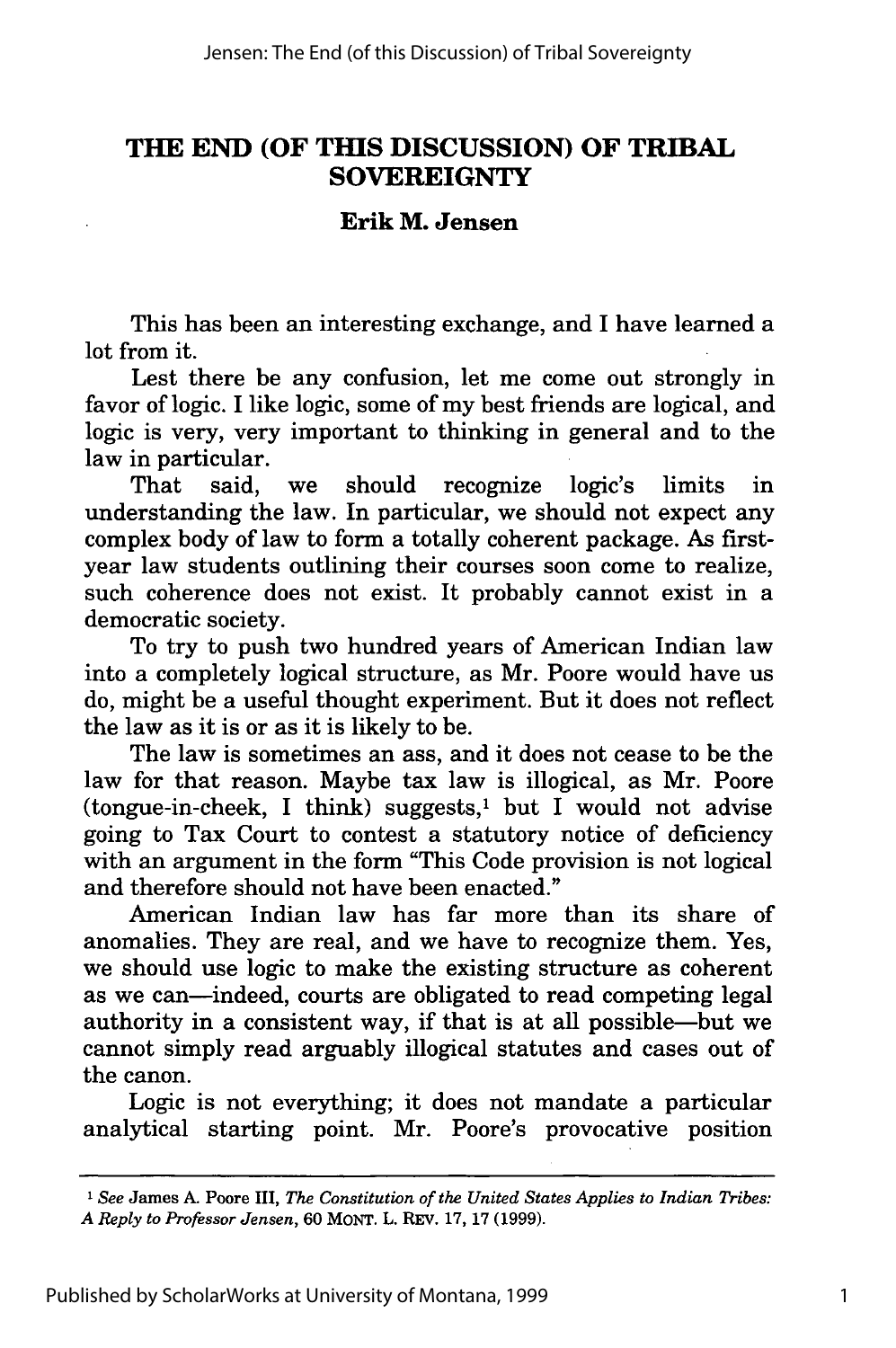appears stronger than it is because he chooses the premises from which his argument proceeds. Emphasize the cases and statutes that call tribal sovereignty into question and downplay the authority that does not, and you necessarily appear to have logic on your side.<sup>2</sup>

I have already made my points about citizenship's unimportance in understanding most constitutional issues. I note only that Mr. Poore's quotation from *Dunn v. Blumstein,3* which is presented as a showstopper, is taken out of context. The quoted passage cannot mean that a citizen of the United States who is also a citizen of the state of Georgia is entitled to vote in Tennessee elections, just like a Tennessee citizen, simply because he is residing in Tennessee at election time. Similarly, a non-Indian does not become a tribal "citizen"—that is, a tribal member-entitled to vote in tribal elections simply because he is an American citizen who resides within Indian country.4

One final point. If the reason for accepting the Poore thesis is supposed to be its impeccable logic, we should test that logic on its own terms. Mr. Poore writes that, once Congress granted citizenship to American Indians (whether they wanted it or not), "Congress was obligated to provide Constitutional protections for those citizens vis-à-vis their tribes."<sup>5</sup> But if the granting of citizenship really had such extraordinary effects on tribal sovereignty, one might ask what the continuing *constitutional* role for Indian tribes is. If the tribes are nothing but groups of American citizens, legally indistinguishable from other American citizens, why do tribes and tribal courts exist at all? By what authority can Congress authorize tribal courts? Could Congress establish other racially or ethnically defined courts?

We generally do not ask those questions-indeed, Mr. Poore

<sup>2</sup>An aside: *Marbury v. Madison* is a peculiar example to use in defense of the propositions that logic is everything and that logic leads to a single, indisputable conclusion. *See* Poore, *supra* note 1, at 18. Yes, *Marbury* is not illogical. But con law teachers spend a lot of time on *Marbury* precisely because there are so many propositions in *Marbury* that go beyond constitutional text and arguably go beyond what the Constitution requires. The conclusion in the case does not follow self-evidently from Chief Justice Marshall's premises.

**<sup>3</sup>**405 U.S. 330, 336 (1972), *quoted in* Poore, *supra* note 1, at 32.

**<sup>4</sup>***Dunn v. Blumstein* involved a narrow issue, and we should not read more into the case than the facts justify. The issue was whether a Tennessee durational residence requirement could be used to bar a new Vanderbilt University professor, who had in fact moved to Tennessee in June 1970, from voting in November 1970 elections. *See Dunn,* 405 U.S. at 331-32, 334. In short, the case asked whether someone *who had become or was becoming a citizen of Tennessee* could be barred from voting in Tennessee elections. **5** Poore, *supra* note 1, at 25.